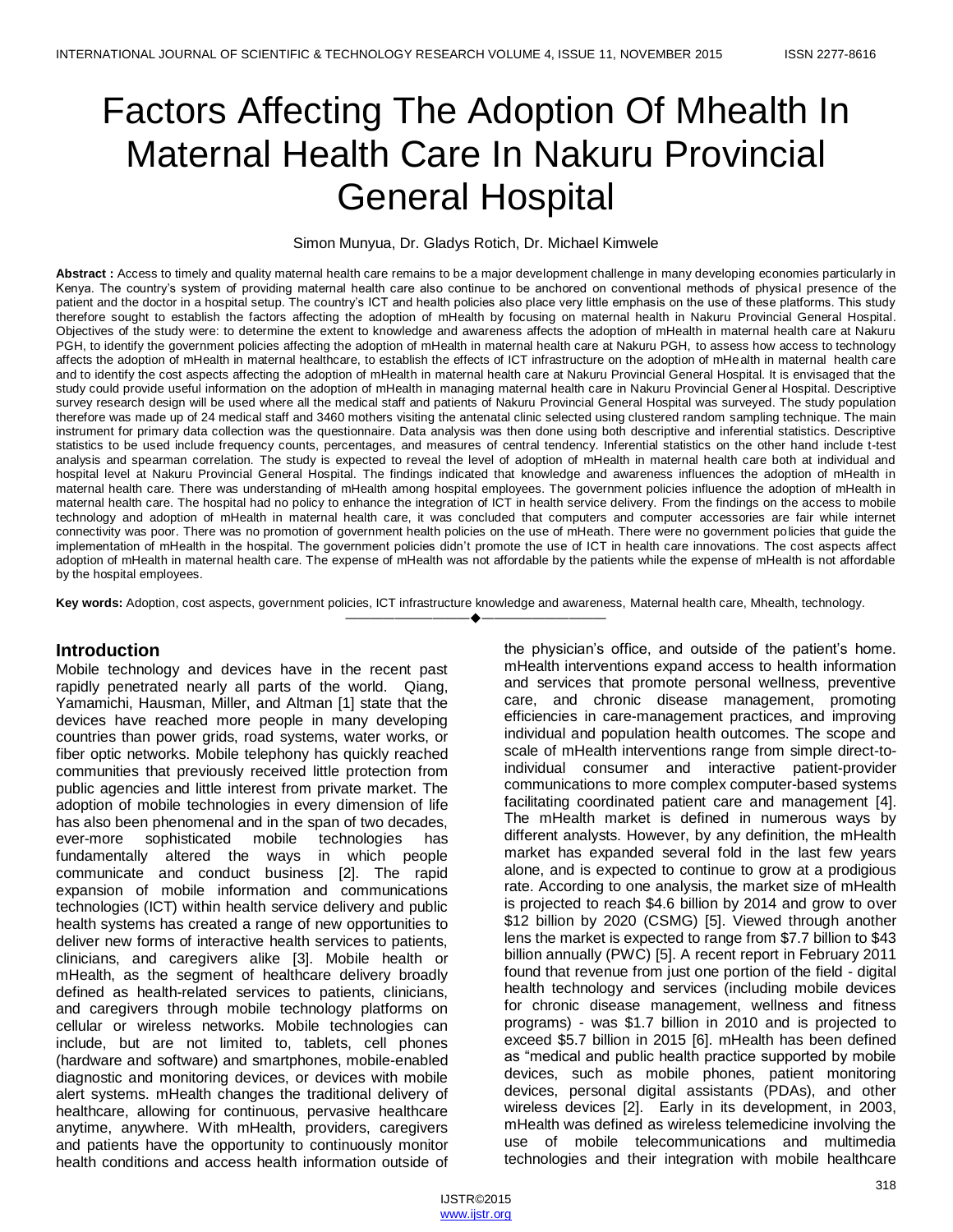delivery systems [7]. Since then it has come to encompass any use of mobile telephony technology to address healthcare challenges such as access, quality, affordability, matching of resources, and behavioral norms [1]. mHealth technologies are a valuable partner in health care's shift towards a delivery model that is patient-centered and valuebased. Mobile technologies can help to facilitate that shift among clinicians, life scientists, and consumers by defining and directing the patient-centered model towards health care that is community-based, integrated, seamless, and assimilated into the daily lives of consumers accustomed to an 'on-demand' environment. Globally, the demand for mHealth has also been growing. The global mHealth market was estimated at \$1.2 billion in 2011 and experts project that the market's value would increase to \$11.8 billion by 2018, implying that the demand is growing at an annual growth rate of 39 percent. Kenya has been on the fore front in the application of the mobile phone technology platform in providing solution to the social problems in the community. Qiang [1] in a World Bank report on mobile applications for the health sector indicated that Kenya has been the cutting edge of the use of mobile technology for development, with its M-PESA mMoney scheme having become a model for similar programs around the world. However, the report revealed that, the country's adoption of the mHealth technology remains low, while the landscape of the industry is changing rapidly as mHealth enterprises come and go. Half of the mHealth enterprises are less than two years old, and their commercial viability is still in question; only four percent are for profit, and none from any public sector are currently operating sustainably. Several mHealth programs in the country have been launched and run not for profit by the NGOs. For Instance, the Kenyan integrated mobile Maternal and Newborn Child Health information platform (KimMNCHip) which is a national scale effort to provide affordable and accessible mobile health solutions to all pregnant women and mothers with children under 5 everywhere in Kenya. It is run by a cross-sector partnership between the Government of Kenya, Safaricom, World Vision, Care, AMREF, and NetHope [8]. The programme was launched to make use of the 29.2 million mobile subscribers in Kenya on assumption that at least every household, has a phone therefore it is easy to reach the 41 million Kenyans through the mHealth platform.

# **1.2 Statement of the Problem**

Access to health care is a major component of economic development in any economy. A healthy work force would be actively engaged in enhancing country's Gross Domestic Product. In Kenya, 41.8 percent of women are in the child bearing age between 15 and 45 years therefore need maternal health care services. Consequently, the government has invested heavily on maternal health. Maternal health has also been prioritized among other national health goals and interventions. For instance, the National Population Policy for Sustainable Development (2000) envisioned to reduce maternal mortality rate (deaths per 100,000 live births) from 590 in 1998 to 230 by 2005 and to 170 by 2010. This translated to enhanced access to maternal health care. The 2008-09 Kenya Demographics and Health Survey revealed that 92 percent of women in Kenya received antenatal care from a medical professional, either from doctors (29 percent), or nurses and midwives

(63 percent). A very small fraction (less than one percent) receives antenatal care from traditional birth attendants, and 7 percent do not receive any antenatal care at all. This indicated a rise since 2003 in medical antenatal care coverage. In June 2013, the government also declared a waiver on user fees for maternity services in all public hospitals and dispensaries to enhance access. However, alongside development in coverage the 2008-09 Kenya Demographic and Health Survey (KDHS; KNBS and ICF Macro, 2010) found that more women are dying of pregnancy and childbirth related causes than was the case in 2003 [9] 488 versus 412 per 100,000 live births. As at 2011, only 43.8% of births in Kenya were attended to by trained health personnel against a 2015 target of 90 % [10]. Contraceptive prevalence rate is at 46 % up from 39% in 2000 against a 2015 target of 70 %. Generally the country has been ranking behind in the implementation of Millennium Development Goals and the country continues to bear the burden of a high maternal mortality ratio that is not decreasing rapidly enough to reach the Millennium Development Goal 5 (German Foundation for World Population (DSW) and Institute for Education in Democracy [IED], 2011). This implies that despite the government's effort to increase access to maternal health care, more efforts are required to enhance efficiency in service delivery. The use of mobile telephone forms an efficient platform to offer real time maternal health care services, at minimal costs, and eliminating the need for physical presence which would play a role in minimizing maternal deaths. However the adoption of this platform in the country remains scanty. Despite the national ICT master plan, and the draft National ICT policy, 2006 and 2011 propositions to utilize the developments in ICT in improving service delivery and health care, there is no national statistics on the level of adoption and the factors underlying its adoption, Nakuru Provincial General Hospital is not exceptional. This study therefore sought to investigate the factors affecting the adoption of mHealth in maternal health care in Nakuru Provincial General Hospital.

# **1.3 Objectives of the Study**

The general objective of the research was to study the factors affecting the adoption of mHealth in maternal health in Nakuru PGH.

The study focused on the following objectives:

- i. To determine the influence of knowledge and awareness on the adoption of mHealth in maternal health care at Nakuru PGH.
- ii. To establish the influence of the government policies on the adoption of mHealth in maternal health care at Nakuru PGH.
- iii. To assess how access to mobile technology affects the adoption of mHealth in maternal health care at Nakuru PGH.
- iv. To establish the effects of ICT infrastructure on the adoption of mHealth in maternal health care at Nakuru PGH.
- v. To identify the cost aspects affecting the adoption of mHealth in maternal health care at Nakuru PGH.

# **1.5 Justification**

The study provides useful information to the Ministry of Health on the adoption of mHealth in managing maternal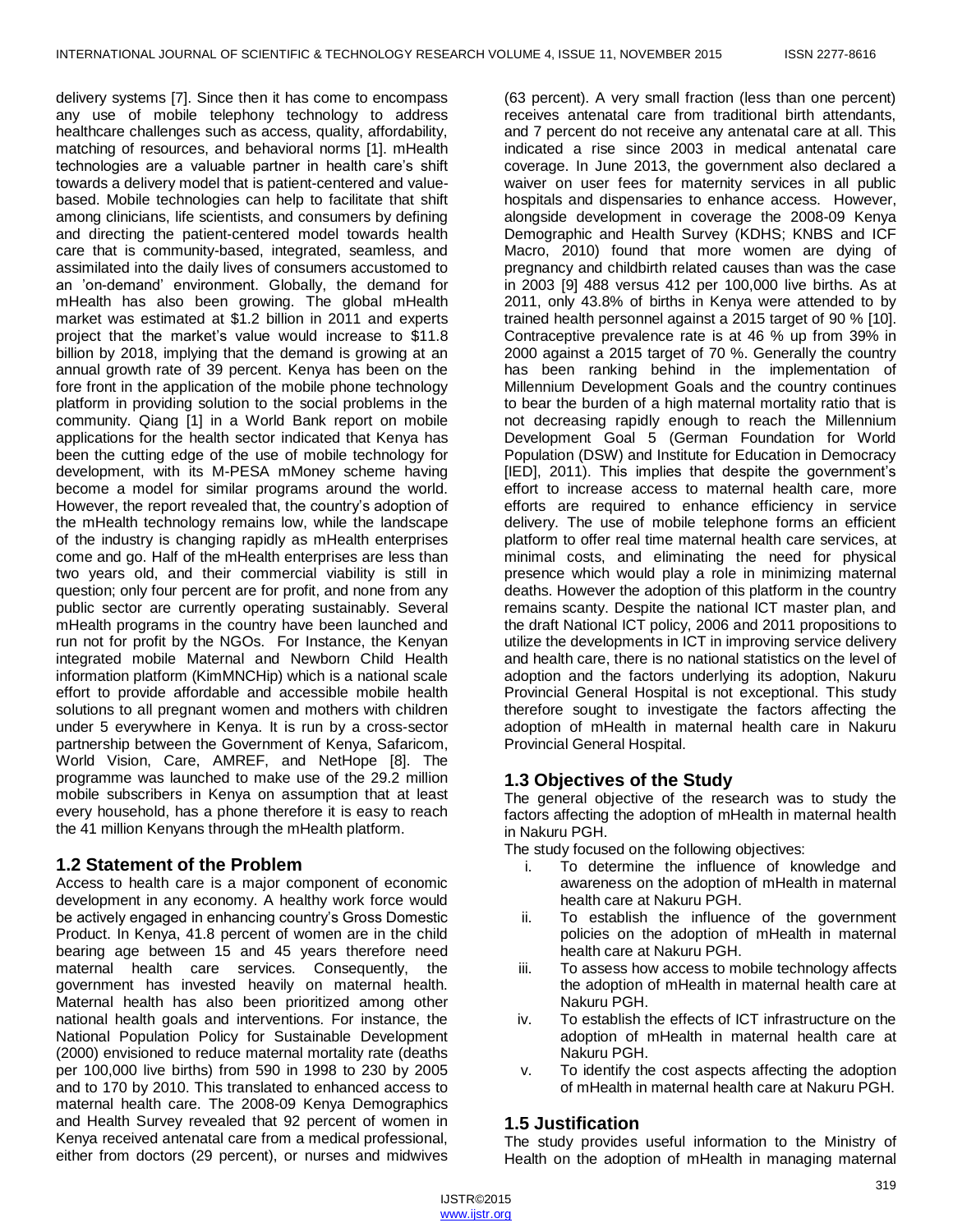health care in Nakuru PGH. This informs stakeholders including the hospital management, the government and NGOs actively involved in reducing cases of maternal deaths in the country in understanding the opportunities for improvement. Equally, the study helps the Kenya government in understanding the challenges hindering the full adoption of mHealth which helps in improving service delivery especially in maternal health care. The study also provides new insights to policy makers on the technologies, knowledge and awareness and policy issues that need to be addressed to improve adoption of mHealth in the country. The study also helps the researchers through contribution of literature on mHealth and the challenges experienced in its adoption.

## **1.7 Limitations of the Study**

The study was limited by the lack of information on the usage of mHealth among patients and their literacy levels to enable them respond to the questionnaires. This however was addressed by designing the questions using simple language that is understandable to persons of all education level. The researcher together with the research assistants also assisted respondents in interpreting and filling the questionnaires where difficulties are observed. Questionnaires were administered to patients in the queues of the antenatal clinic as a way of engaging them as they wait to be attended. This took care of resistance among respondents, minimize boredom therefore improve the level of response in the study.

## **1.8 Theoretical Review**

The Kenyan government's GHI has put three key propriety objectives: moving from disease-specific treatment to preventive care; finding cost savings; and doubling the number of mothers who have access to a skilled birth attendant and to emergency obstetrical care. The mHealth approach provides a platform potential to achieve these objectives by providing a cost effective and possibility to reach rural areas with various services across the patient healthcare pathway and health systems. mHealth is one of the practices that promote health thought changing the platform of implementing it. Therefore adoption of mHealth can be explained through theories of health promotion and technology adoption. There are a number of theories and models that underpin the practice of health promotion. This study will be guided by the health belief model (HBM), Diffusion of Innovations Theory, Technology Acceptance Model (TAM).

## **1.8.1 Health Belief Model (HBM)**

The Health Belief Model (HBM) is one of the first theories of health behavior, and one of the most widely recognized in the field. This theory was developed in the 1950s by a group of U.S. Public Health Service social psychologists with a view to explain why so few people were participating in programs to prevent and detect disease. The aim of the theory therefore was to find answers on what was encouraging or discouraging people from participating in the programs. The theory posits that people's beliefs about whether or not they were susceptible to disease, and their perceptions of the benefits of trying to avoid it, influenced their readiness to act. Developments on this theory later concluded that six main constructs influenced people's

decisions about whether to take action to prevent, screen for, and control illness. They argued that people are ready to act if they: believe they are susceptible to the condition (perceived susceptibility), believe the condition has serious consequences (perceived severity), believe taking action would reduce their susceptibility to the condition or its severity (perceived benefits), believe costs of taking action (perceived barriers) are outweighed by the benefits, Are exposed to factors that prompt action ( a television ad or a text reminder on regular checkups and routines to follow during the pregnancy period) (cue to action), Are confident in their ability to successfully perform an action (selfefficacy). These six constructs of the HBM provide a useful framework for designing both short-term and long-term behavior change strategies. When applying the HBM to planning health programs, practitioners should ground their efforts in an understanding of how susceptible the target population feels to the health problem, whether they believe it is serious, and whether they believe action can reduce the threat at an acceptable cost. Attempting to effect changes in these factors is rarely as simple as it may appear (US Department of Health and Human Services, 2005). In the current study, mHealth is a noble platform for enhancing health care service delivery though the mobile telephone technology which according to Germann [8] has penetrated to nearly every household in the country as evidenced by 29.2 million mobile subscribers out of 41 million Kenyans. Majority of the current mobile phones are GPRS enabled and the current generation of smart phones have health applications for monitoring ones blood pressure, blood sugar, body mass index, among others. However the level of adoption of this technology remains scanty in the country. This could be explained by the lack of specialization in the application of the technology in the prevention or monitoring of a specific disease which would enable the service users to have thinking on the perceived susceptibility, perceived severity, and perceived benefits in relation to the disease or medical condition in question. The use of mobile technology also heavily by various challenges (perceived barriers) which hinder the adoption of mHealth. This study explores the barriers that hinder adoption of this technology along five lines, technological barriers, policy by the government and the health professionals, knowledge and awareness, ICT infrastructure and Cost of mHealth services.

## **1.8.2 Diffusion of Innovations Theory**

Diffusion of innovations is a theory that seeks to explain how, why, and at what rate new [ideas](http://en.wikipedia.org/wiki/Idea) and [technology](http://en.wikipedia.org/wiki/Technology) spread throug[h cultures.](http://en.wikipedia.org/wiki/Culture) The theory by [Everett Rogers,](http://en.wikipedia.org/wiki/Everett_Rogers) was first published in the book "Diffusion of Innovations" in 1962. The theory states that, diffusion is the process by which an [innovation](http://en.wikipedia.org/wiki/Innovation) is communicated through certain channels over time among the members of a social system. The theory states that there are four main elements that influence the spread of a new idea: the innovation, communication channels, time, and a social system. This process relies heavily on [human capital.](http://en.wikipedia.org/wiki/Human_capital) The innovation must be widely adopted in order to self-sustain. Within the rate of adoption, there is a point at which an innovation reaches [critical](http://en.wikipedia.org/wiki/Critical_mass_%28sociodynamics%29)  [mass.](http://en.wikipedia.org/wiki/Critical_mass_%28sociodynamics%29) The categories of adopters are: innovators, [early](http://en.wikipedia.org/wiki/Early_adopters)  [adopters,](http://en.wikipedia.org/wiki/Early_adopters) early majority, late majority, and laggards [11]. Diffusion of Innovations manifests itself in different ways in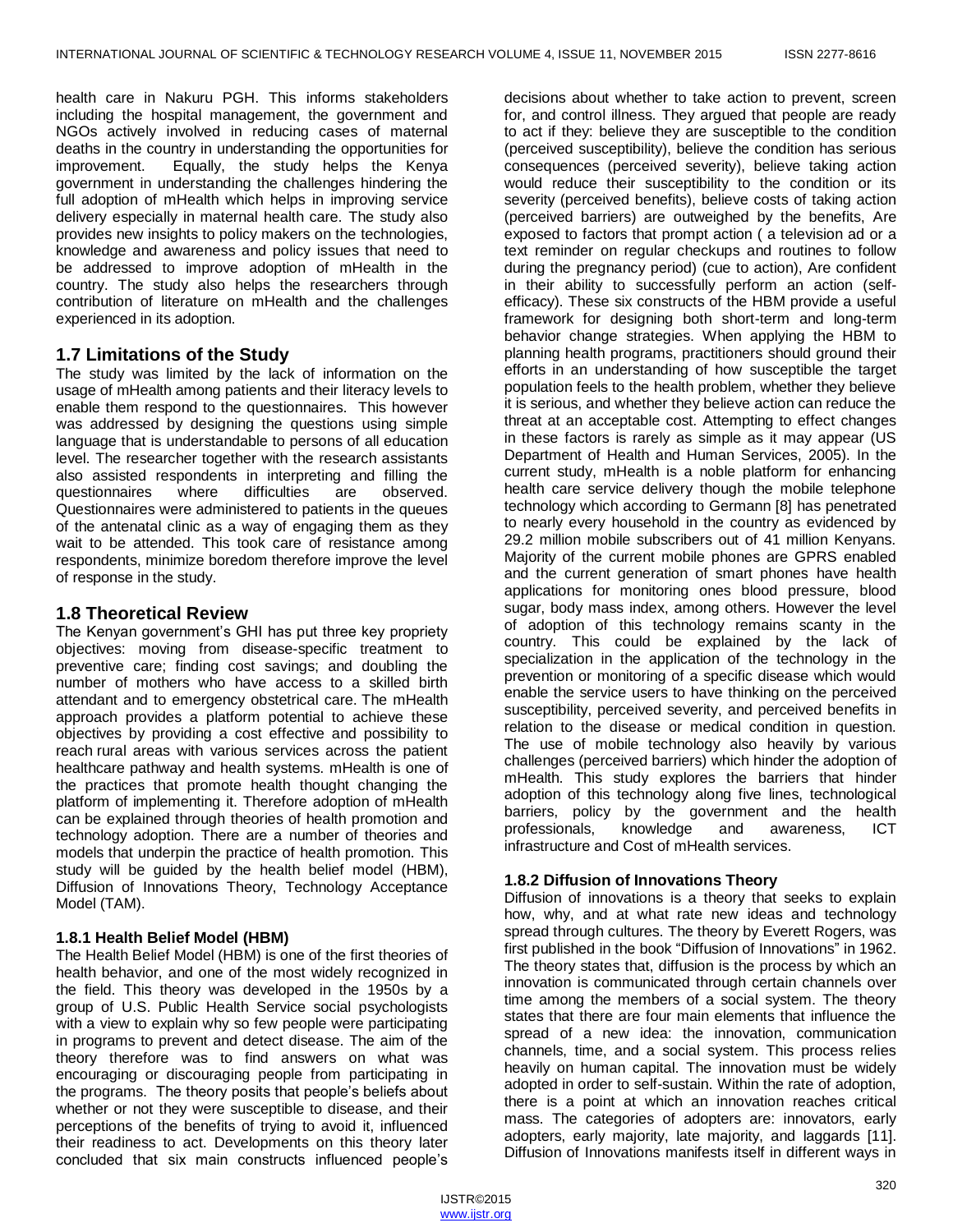various cultures and fields and is highly subject to the type of adopters and innovation-decision process. Rogers' diffusion theory remains a central basis for much research effort in ICT innovation. It provides a popular framework in media and communication studies as well as in the domain of business, management and marketing. Demographic profile assumptions are used for marketing purposes to select and target different types of adopter segments [12], econometric diffusion models have the normal diffusion pattern as underlying premise for forecasting purposes [13], whereas social psychologists have used the determinant assumptions to develop innovativeness and personality scales [14]. mHealth is a relatively new technology especially in Kenya and in line with Rodgers theory on innovation diffusion; its adoption could be influenced by communication channels, time, and a social systems in the society. The technology is anchored more on mobile platform especially smart phones which are also relatively new. Therefore based on the categories of adopters defined in this theory, at the moment the technology could be applied innovators and [early adopters.](http://en.wikipedia.org/wiki/Early_adopters)

#### **1.8.3 Technology Acceptance Model (TAM)**

This theory was developed by Davis (1986). TAM is an adaptation of the Theory of Reasoned Action (TRA) to the field of information Science. TAM posits that perceived usefulness and perceived ease of use of technology determines an individual's intention to use a system. The technology acceptance model predicts that user acceptance of any technology is determined by two factors: perceived usefulness (U), and perceived ease of use (EOU). Perceived usefulness is defined as the degree to which a person believes that use of the system will enhance his or her performance. Perceived ease of use is defined as the degree to which a person believes that the system will be free of effort [15]. According to TAM, U and EOU will have a significant impact of a user's attitude toward using the system (A), defined as feelings of favorableness or un favorableness toward the system. Behavioral intentions to use the system (BI) are modeled as a function of A and U. BI then determines actual use. Research has consistently shown that BI is the strongest predictor of actual use [15]. Researchers have also tried to simplify TAM by removing the attitude construct found in TRA from the current specification [16]. Developments of TAM have generally taken one of three approaches: by introducing factors from related models, by introducing additional or alternative belief factors, and by examining antecedents and moderators of perceived usefulness and perceived ease of use [17]. Application of ICT in health management by both individuals and public hospitals in Kenya varies from one school to the other. In addition to the variation in ICT infrastructure such as internet connectivity, the attitude of the user and the management a key role in adopting ICT as a health management tool. Both the patients and doctors and managements attitude toward technology must be favorable in order for its implementation both as a health management tool. Further, for all the stake holders to embrace mobile technology in their normal hospital work life, they need to be knowledgeable and skilled in the application of the new technology in order to apply it effectively in their operations [18]. Owing to the fact that the government so far has not implemented a sound

program on adoption of ICT in health management, the theory by Davis implies that adoption of ICT across various hospitals is based on management's perceptions on its usefulness, emanating from the ability to apply it. The two tenets of the TAM theory, that is usefulness (U) and ease of use (EOU) will guide this study in both data collection and analysis.

## **1.9 Empirical review**

#### **1.9.1 Adoption of mHealth in Maternal Health Care**

mHealth remains to be one of the biggest technology breakthrough to address health as was revealed during the 2011 annual mHealth Summit in the Washington, DC area. Worldwide, the technology and its promise have moved up the healthcare agenda. Increasingly ubiquitous and powerful mobile technology holds the potential to address long-standing issues in healthcare provision. However, there are only a few proven business models of implementing this technology. A global survey of 114 nations undertaken by the World Health Organization (WHO, 2011: Online) found that mHealth initiatives have been established in many countries, but there is variation in adoption levels. The most common activity was the creation of health call centers, which respond to patient inquiries. This was followed by using SMS for appointment reminders, using telemedicine, accessing patient records, measuring treatment compliance, raising health awareness, monitoring patients, and physician decision support [19]. A study conducted by Economist Intelligence Unit [20] examined the current state and potential of mHealth in developed and emerging markets, the ongoing barriers to its adoption and the implications for companies in the field. The study was conducted in two surveys in ten countries: Brazil, China, Denmark, Germany, India, South Africa, Spain, Turkey, the UK and the US. The first survey asked 1,027patientsabout their opinions on various aspects of mHealth. While the second survey queried 433 doctors and 345 executives from payer organizations. It was established that although the level of penetration of mHealth was low, 60% of doctors and payers believed that its adoption was inevitable in the near future and would eventually become an important part of care provision. However, its adoption would take time. Adoption of mHealth would require changes in behavior of actors who are trying to protect their interests. The study acknowledged that adoption of mHealth would also provide patients with more convenient health care with greater control. For doctors, mHealth can help provide better patient care and ease their administrative headaches, but they are likely to resist the loss of power implicit in greater patient control. A survey by Ruder [21] among 1000 consumers of health services in the US revealed that, about 31% of the U.S. population have used mobile phones for health information and applications (apps) in 2012.However, despite the increase in data consumption by mobile users, Americans have been slow to adopt mHealth apps on their smartphones and tablets. Data from the Ruder Finn study also shows that less than one-fifth (16%) of smartphone and tablet users access health apps regularly compared to the 59% who use social media apps and 56% for gaming apps. Consumers aged 35 – 44 are most likely to use mHealth apps, with 23% leveraging health apps three times more than consumers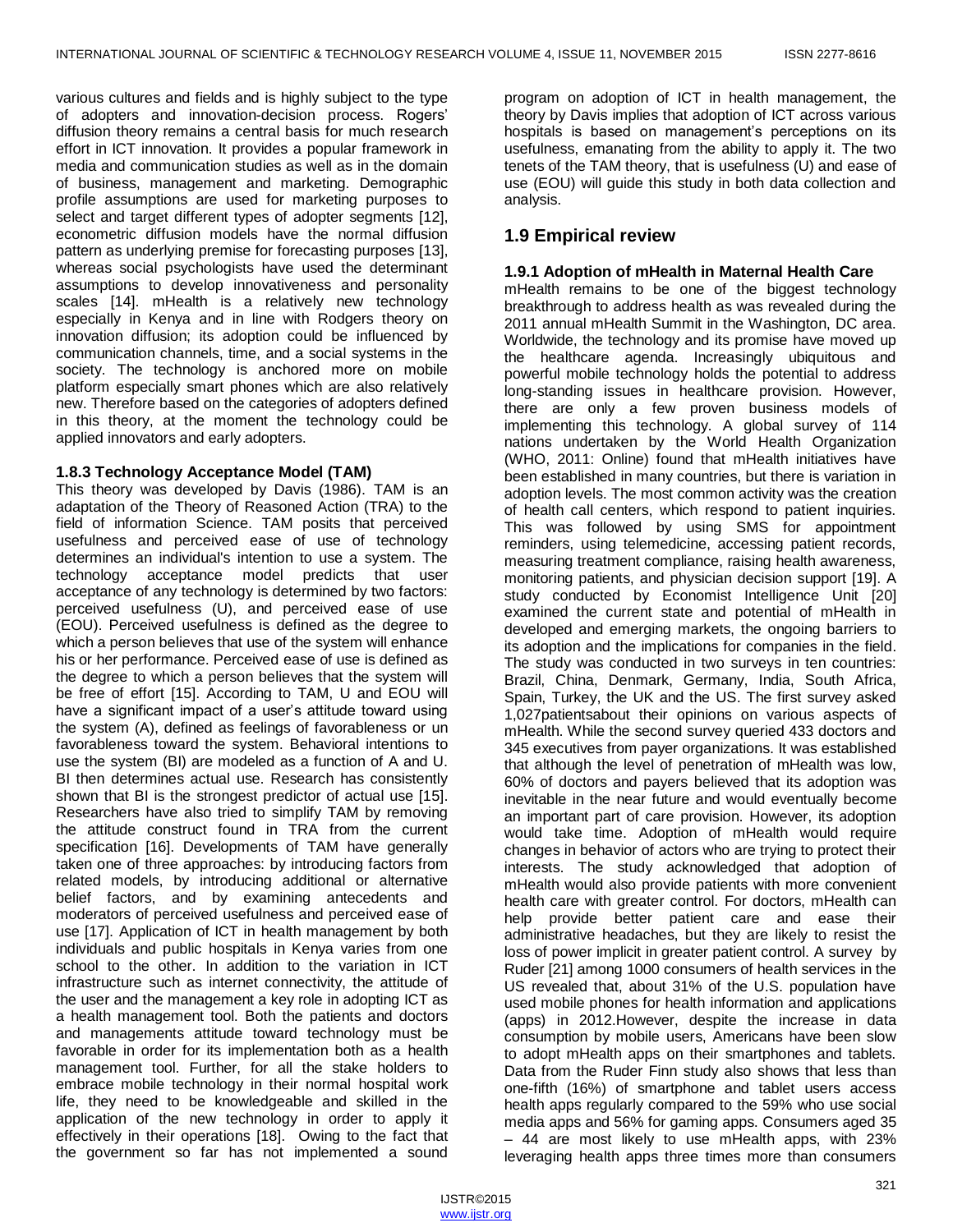ages 55-64 (7%). Adoption of mHealth is higher in developing economies than in developed economies. A study conducted by McKinsey & Company [22] on global healthcare revealed that, mobile healthcare solutions were being deployed more rapidly in emerging markets than in developed economies with 59% of emerging-market patients using at least one mHealth application or service, compared with 35% in the developed world. Among those who do not, emerging-market residents were more interested in starting. The study further revealed that these trends would imply that the larger developed economies could end up spending nearly 15 percent of their GDP on healthcare within the next two decades. McKinsey [22] conducted a market survey of 3,000 people in the US, China, Germany, South Africa, India, and Brazil. Participants were asked about their willingness to adopt and pay for mHealth services, specifically SMS medication reminders; remote medical advice, phone-prompted drug delivery, and health watch (remote monitoring of factors such as blood pressure and pulse). The survey revealed that a sizeable proportion of consumers were willing to pay USD 15 to 58 a month for a remote monitoring solution (in the survey the health watch), with interest in both emerging and developed markets. If the results are extrapolated to organization for economic co-operation and development (OECD) and BRIC countries (considering the different populations), we can estimate an untapped consumer-led market potential of up to USD 30 to 35 billion. The world of apps is set to transform healthcare in the coming years. It is estimated that some 30 percent of smartphone users are likely to use wellness apps by 2015, while the smartphone and tablet are becoming the most popular technological development for doctors since the invention of the stethoscope (Boston Consulting Group [BCG], 2012). The drivers of mHealth in each country are thus different. For Indian respondents, the three biggest attractions are cost reduction (cited by 58%), convenience of access (55%)and ability to obtain otherwise unavailable information (40%). Convenience is the biggest consideration of British patients (49%), but this is followed by a desire to take greater control of their own health (43%). Cost reduction (25%) is far down the list [23].

## **1.9.2 Knowledge and mHealth in maternal health care**

In education and awareness applications, SMS messages are sent directly to users' phones to offer information about testing and treatment methods, availability of health services, and disease management. Formal studies and anecdotal evidence demonstrate that SMS alerts have a measurable impact on and a greater ability to influence behavior than radio and television campaigns [14]). SMS alerts provide the further advantage of being relatively unobtrusive, offering recipients confidentiality in environments where disease especially HIV/AIDS) is often taboo. In the developing world, SMS alerts have proven particularly effective in targeting hard-to-reach populations and rural areas, where the absence of clinics, lack of healthcare workers, and limited access to health-related information all too often prevent people from making informed decisions about their health. SMS message campaigns can be set up either as one-way alerts or interactive tools used for health-related education and

communication. For example, a citizen may sign up to take a survey, delivered via SMS message, quizzing them on their knowledge about HIV/AIDS and the location of the nearest testing center. Depending upon their responses, information regarding where and how to receive a free test will be transmitted (Ruder, 2012. This interactive model has been deployed in several countries (India, South Africa, and Uganda) to promote AIDS education and testing and provide information about other communicable diseases (such as TB), as well as to promote maternal health and educate youth about reproductive health

## **1.9.3 Government policies in mHealth**

mHealth relies on mobile and internet technology platform in delivering health services. Therefore the adoption of mHealth services is regulated by both technology and health policies. The Health Policies and Service Delivery Program (HPS) provide technical support to countries for the development of evidence based health policies and plans and their implementation using the primary health care values and principles. The coming of the information age has brought with it several policy issues, all having the common theme of applying long-standing social principles to new situations created by the possibilities of leT. These issues include guaranteeing public access to electronic information, promoting public participation in eGovernment, ensuring accessibility for the disabled, protecting individual privacy, modernizing education, securing intellectual property, and, more recently, implementing electronic voting and stopping the export of American IT jobs. The highly regulated nature of healthcare also hinders innovation [23]. For rapidly changing technologies, the problem is frequently either a regulatory void which increases risk for providers or the application of inappropriate regulations from earlier technologies. The study by EUI in 10 developed countries revealed that 45% of payers and doctors believe that regulations in the health sector are holding up mHealth adoption and penetration. At the governance level, there is a need for the understanding of infrastructure issues and agreement on needs and priorities. Continuity of action must be coupled with the development of national policies and a regulatory framework aimed at the reduction of the impact of external factors, implementation of standards, and guidance of the organizational changes required for the deployment of ICT solutions. Strategies must be developed for the standardization and cost-effective use of technology and information for mHealth service delivery. Planning must also include the managerial issues and changes in work patterns and procedures which are inevitable, as is an increased documentation workload for staff and direct healthcare professionals. Other issues that require to be addressed include training, physical security and confidentiality of patient-related data [24]. According to Roemer [25], governments, through ministries of health and other related ministries and agencies, play an important role in health development. This is achieved through strengthening health systems and generation of human, financial and other resources. By having the right health systems and infrastructure in place allows the government to achieve their goals of improving health services, reducing health inequalities in access and securing equity in health care financing and responding to population need. Further, Roemer acknowledges that governments are the guardians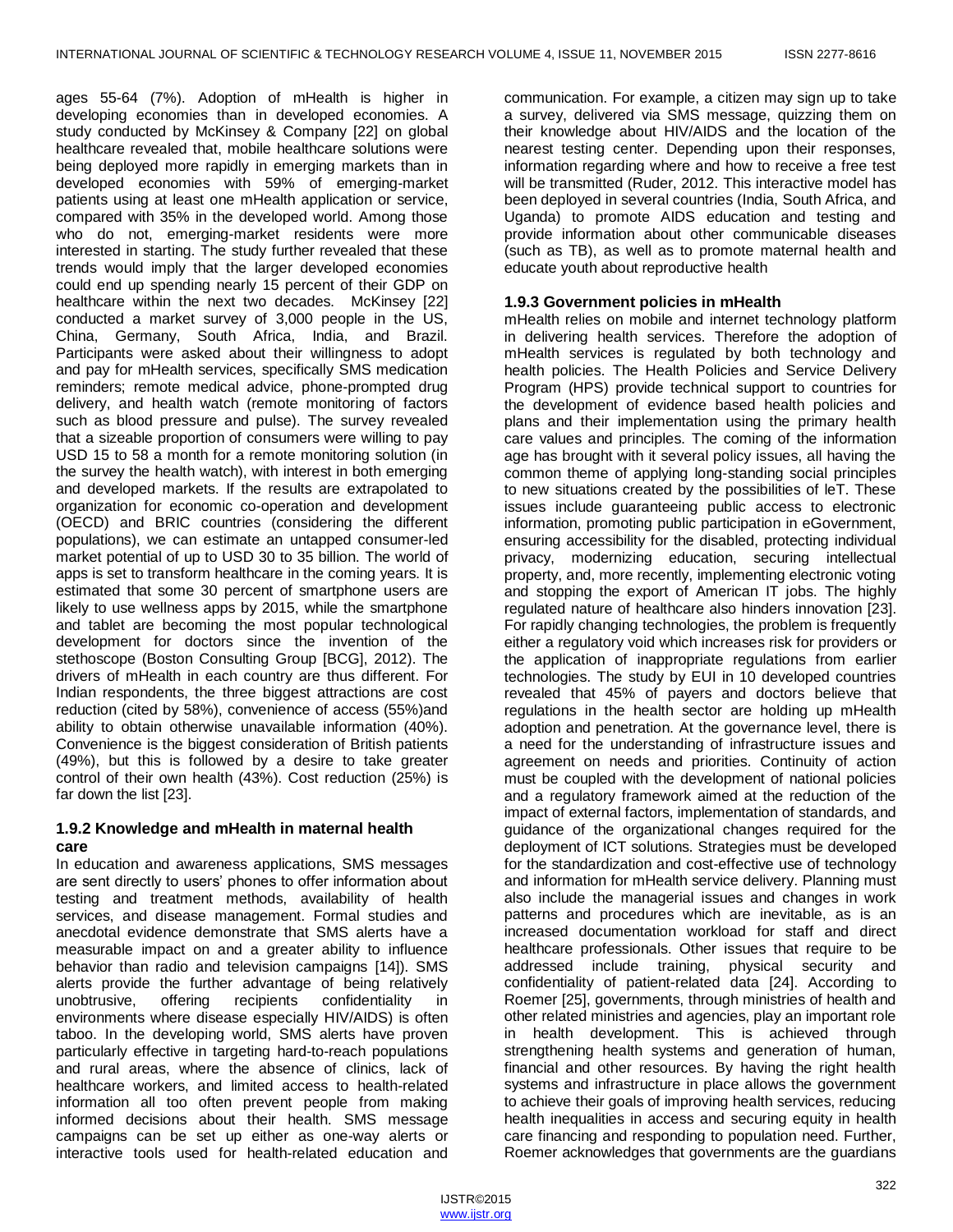of social commitments and values such as social justice and equity, which are stated in their constitutions, signed treaties and conventions. Ministries of health oversee the overall development of health systems using their governance function, which includes policy analysis and formulation, regulating service delivery between partners, developing norms and standards for quality assurance and ensuring the implementation of agreed upon policies and strategies. The importance of ICTs in development process was long recognized and access to ICTs has even been made one of the targets of the Millennium Development Goal No. 8 (MDG 8),which emphasizes the benefits of new technologies, especially ICTs in the fight against poverty [26]. In the implementation of mHealth, ICT is a key component therefore policies on penetration, adoption and utilization of ICT in the health sector play a key role in enhancing mHealth adoption. The telecommunications sector of some countries such as Ghana, Kenya, Nigeria and Senegal, are very dynamic. Yet, as shown in the introductory section, Africa as a whole continues to lag behind other regions of the world. This is primarily as a result of the high cost of services [27]. Based on a review conducted across 17 Sub-Saharan African countries, Calandroet. al. argue that the national objectives of achieving universal and affordable access to the full range of communications services have been undermined either by poor policies constraining market entry and the competitive allocation of available resources; weak institutional arrangements with a dearth of technical capacity and competencies; and, in some instances, regressive taxes on usage. Gillwald [28] argues that in addition to competition and open access regimes, effective regulation of other factors such as spectrum and interconnection and tariffs are required to stimulate market growth, improve access, and lower prices. This is because: many competitive markets with several players have experienced spectrum allocation problems high cost of services as a result of retrogressive tax on mobile communications despite having an open market with several operators such as Uganda and expensive leased lines generally available from incumbent operators which hare mostly unregulated contributed to the high cost of doing business and inhibited growth and employment opportunities [28].

## **1.9.4 Technology and mHealth in maternal health care**

Despite the high level of penetration of mobile telephony technology, penetration of mHealth has been picking at a slow rate. The field of technology also changes very rapidly because of innovation, therefore if technological innovations do not work out as planned, the risks to human health could be substantial and difficult to foresee [23]. A study by Calandro et al., [27] revealed that more than 70 percent of the world's population and more than 80 percent of people living in developing countries do not have internet access yet and even fewer have access to broadband internet [29]. In many developing countries, therefore, schools, hospitals, other institutions and households located outside major urban centers do not have access to high-speed internet services. Despite the spectacular growth in mobile technology, access to wireless internet via mobile phones has remained limited notwithstanding, the fact that most

mobile operators in Africa have introduced broadband services, including 3G and 3.5G [27]. It is only in South Africa, one of the first countries to introduce mobile broadband services, where ADSL connections have been overtaken by mobile internet subscriptions. The penetration and usage of internet services also vary across different demographics. Research by the ITU [29] found out that internet usage tends to be much higher among people with higher levels of education. Higher levels of education also correlated with a higher income and a higher degree of computer literacy both important factors that determine people's internet subscriptions as well as internet usage. The relationship between income and internet usage was also found to be stronger for Africa than for the developed world [29]. Majority of mHealth services are offered through the internet, and short messaging platforms. This therefore implies that populations with less access to internet have less chances of accessing mHealth services.

## **1.9.5 ICT Infrastructure and mHealth in maternal health care**

Digital divide has been an issue of major concern in the African continent especially among sub Saharan countries. Globally, the continent is by far the least computerized [30]. ICT infrastructure has been very scarce and in some areas totally absent in the continent [31]. The continent not only lags behind in ICT infrastructure but also on other developmental aspects such as international trade, investment, production and consumption. As a result the continent has been exposed to social exclusion from the information [32]. Delivery of mHealth largely depends on ICT infrastructure among other health service delivery infrastructure. As a result the level of penetration of ICT devices and infrastructure and the digital divide in knowledge could be attributable to the poor penetration of mHealth globally. There is growing momentum and enthusiasm to capitalize on the rapid spread of telecommunications infrastructure and uptake of mobile phones and mobile broadband services in low and middle income countries to support the achievement of global, national, county, community, and individual level health priorities. Still in its infancy, mHealth, the use of mobile technologies for health, runs the risk of not realizing its full potential due to small scale implementations and pilot projects with limited reach.

## **1.9.6 Cost and mHealth in maternal health care**

Acquisition and ownership costs refer to the risks and costs associated with purchasing mHealth solutions and operating/maintaining them, respectively. (Hereafter, the use of the word "cost" is intended to also include risk as appropriate.) A risk inherent to the adoption of solutions built on continuously evolving technologies is obsolescence. One aspect of obsolescence is the need to periodically upgrade a solution, which can be costly (both in terms of direct upgrade costs and indirect costs associated with integration and/or training). Tied to this hurdle is the increasing cost of maintenance, since older technologies are less readily supported. Another aspect of obsolescence can be even more costly (i.e., when business models are built on a given technology solution which has to compete with emerging, less expensive solutions addressing the same need). A good example of this is mHealth solutions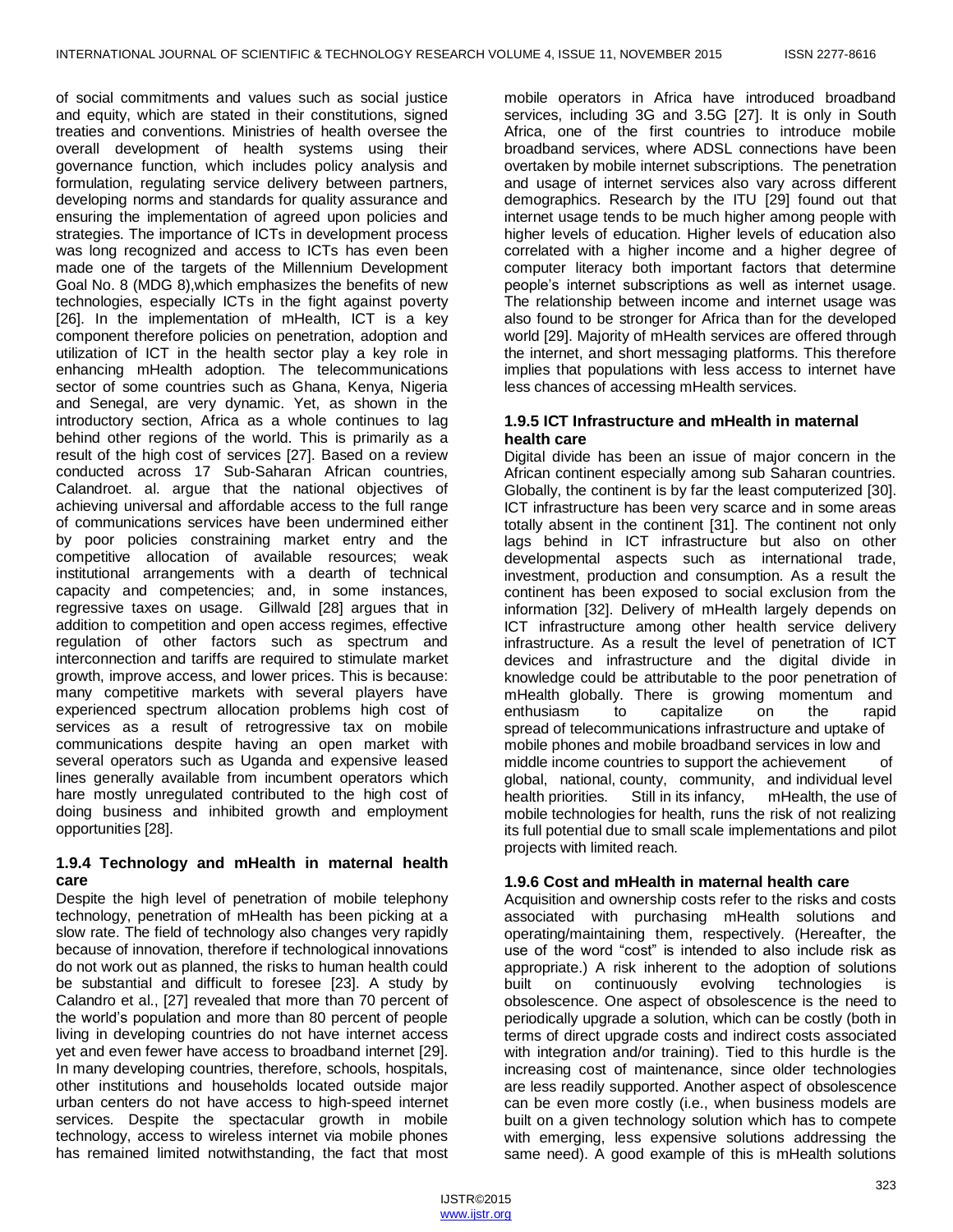for arrhythmia diagnosis [27]. In an emerging field driven by high technology, many new solutions are developed and brought to market by start-ups. In some cases, when the technology risk has been overcome, large companies acquire a start-up's solution and integrate it into their own offering. When this does not happen, the risks associated with the business viability/success of a start-up (including from competition) add a meaningful element of cost to the solution [31]. As a result, initial uptake of a solution may be slow until there is sufficient confidence that the entity not only has a winning solution, but also is a robust supplier. Additional potential costs associated with start-up solutions are risks associated with manufacturing quality, supply volume and customer support services. Acquisition of new technology also has a potential cost due to an increase in the liability of the healthcare provider prescribing the related medical solution. Examples of this type of potential cost are often seen in the drug industry, due to unforeseen complications of the use of a pharmaceutical agent and its use in patients. Given the infancy of mHealth solutions, this type of potential cost may be meaningful until the field matures [21].

## **1.10 Conceptual Framework**

Fig. 1. presents the variables for the study and their interrelationships in input output format.



*Fig. 1. Conceptual Framework*

Conceptualization of this study is based on assumption that the level of adoption and application of mHealth in any economy is a result of several input factors, policy and technological factors. Policy in this study is looked at in tiers: at government and hospital level. In each of the two levels both ICT and health policies come into play in shaping the way of operation, and integration of ICT in health service delivery. mHealth is anchored on the use of ICT in health care service delivery therefore technological factors have a great deal of impact on mHealth adoption and use. Key technological factors considered in this study are infrastructure, access to technological devices such as mobile phones and internet. Awareness on mHealth technologies and knowledge on the use of these technologies also shapes the level of adoption of mHealth. Finally, digitization of medical records and communication procedures is also a technological factor that has an influence on the level of adoption. Other than these factors, the study identifies that the attitudes of the community towards the adoption of mHealth, and the socio cultural practices also play a key role on individual's choices to use or not use mHealth platform of health services delivery.

## **1.11 Critique of the Existing Literature Relevant to the Study**

The emphasis on eliciting research gaps as highlighted in peer‐reviewed publications was a significant departure from other mHealth reports, which focused on program and applications descriptions with very little documentation of what does and does not work. While many claim that the evidence base for mHealth is weak due to the lack of published material on the subject, this review found that there is a rapidly growing body of literature on the subject. However, the geographic location, scope of the implementation, sample sizes, and methods used do not provide statistically significant results that would inspire governments, industry, and donors to make the investments needed to truly capitalize on the reach of telecommunications infrastructure and the widespread uptake of services in LMICs. Further, a large portion of the research is concentrated on initiatives pertaining to HIV/AIDS, tuberculosis, and malaria, as a result of available funding. While important, the combination of epidemiological shifts in developing countries with the vast potential of mHealth calls for a more inclusive research agenda with funding that supports varied initiatives. Review on studies conducted in mHealth has revealed that more focus has been on the developed economies and the upcoming economies. Very little focus has been given to less developed countries. Studies from developed countries primarily focused on the use of mHealth in tackling non communicable and chronic diseases, such as asthma and diabetes and even tracking the health conditions of the elderly persons, on the other hand there is an epidemiological shift in middle income economies. Studies on application of mHealth in medium and low income economies focus on monitoring chronic infectious diseases such as tuberculosis and HIV/AIDS and maternal health. Therefore translating these studies from a high‐income country context to a low and medium economy such as Kenyan context will be required to further understand effectiveness and usefulness of these technologies in health care service delivery. In the area of disease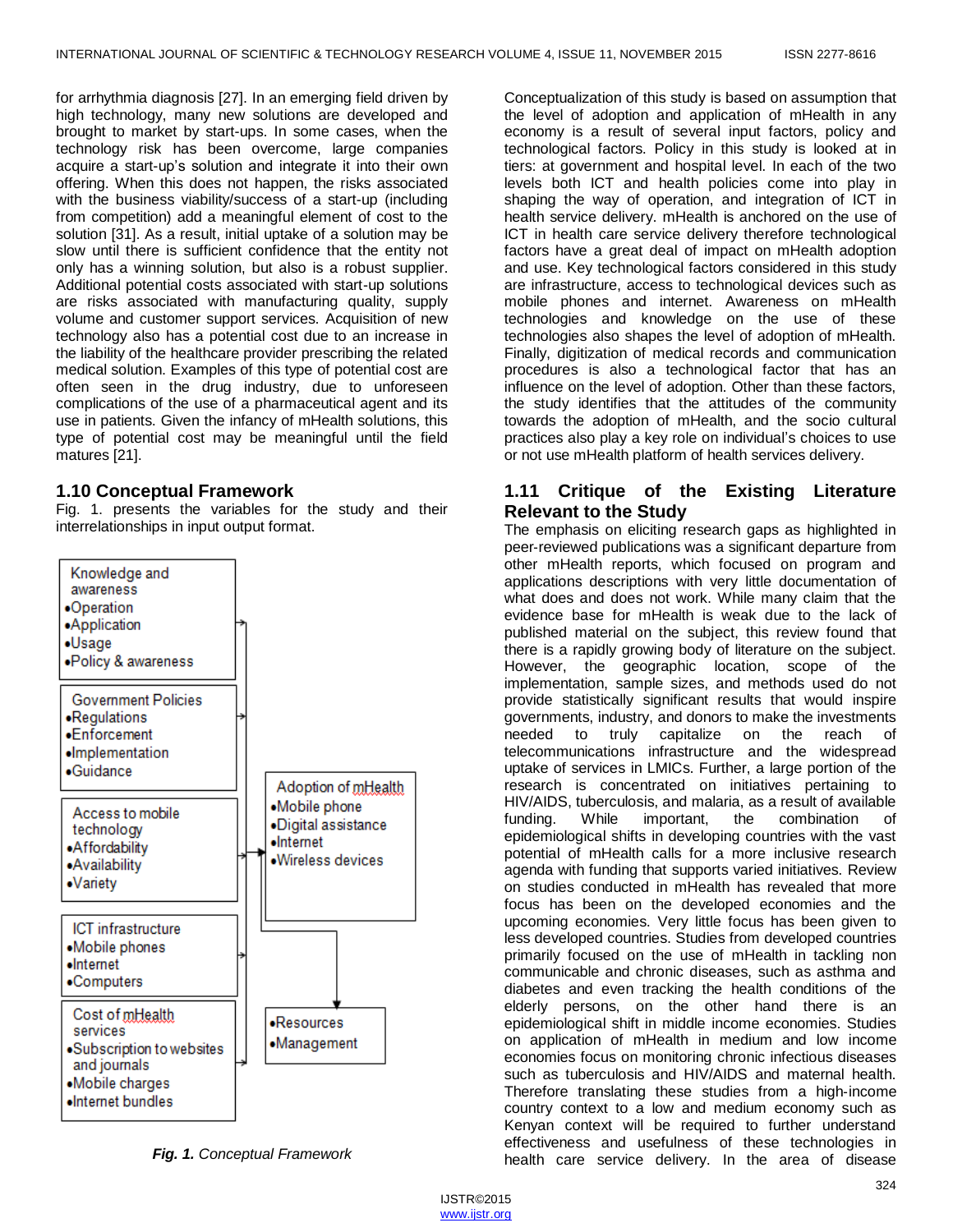surveillance, more and better research is needed to compare and contrast mHealth interventions, including having community health workers collect data, self-reporting data, and obtaining data from clinic and hospital records. Comparative studies that examine a range of reporting mechanisms are needed for more informed investments by governments and health organizations. Control in surveillance and response activities. In particular, systems that combine surveillance with point-of-care support tools need to be increasingly deployed and studied. Studies on the level of adoption of mHealth services are based on assumption that mobile phone penetration translates to better adoption on mHealth services especially in sub Saharan Africa. This overlooks service delivery platform where mHealth can be offered through short messaging, advanced mobile applications and through internet. Studies in this area also do not adequately breakdown an analysis on the application of each platform, its effectiveness, and conditions for better application. Applications of these technologies also vary between rural and urban settings. Bearing in mind that the role of mHealth is to address issues of cost, time, distance, convenience and enhance quality of service which are challenges often experienced in rural settings more focus should be given in mHealth technologies for the rural poor, which has been very much over looked in the previous studies. Studies on the use of mobile technologies in low income countries especially in rural settings are generally weak. The results of these studies focus on intermediary benefits such as cost savings and improved reliability of data, but do not go to the next level to show improved work flow, efficiency, quality of care, and/or health outcomes. The role of governments in creating favorable policies, infrastructure, technical personnel, regulation, sensitization and integrating mHealth in the public health care services has also not been explicitly explored. Studies have focused on casual relationships on practices in different countries rather than in depth analysis on the status of these roles.

## **1.12 Summary**

Review of literature relevant to the study revealed that mHealth is one of the practices that promote health thought changing the platform of implementing it. There are a number of theories and models that underpin the practice of health promotion but the health belief model would provide a better understanding on why some people choose to use mHealth than others even within the same environmental setting. This theory was developed in the 1950s by a group of U.S. Public Health Service social psychologists with a view to explain why so few people were participating in programs to prevent and detect disease. The concept of the use of ICT including internet enabled mobile phones mHealth remains to be one of the biggest technology breakthrough in health as was revealed in annual mHealth Summit in the Washington, DC in 2011. The level of adoption varies from region to the other, from one economy as revealed in a global survey of 114 nations undertaken by the [33]. The most common adoption mode of mHealth was the use of health call centers, which respond to patient inquiries followed by use of SMS for appointment reminders, using telemedicine, accessing patient records, measuring treatment compliance, raising health awareness, monitoring patients, and physician decision support.

The level of adoption of this concept in developed economies was found to be significantly lower than in developing economies. A survey by Ruder finn [21] among 1000 consumers of health services in the US revealed that, about 31% of the U.S. population have used mobile phones for health information and applications (apps) in 2012. McKinsey & Company [22] revealed that, mobile healthcare solutions were being deployed more rapidly in emerging markets than in developed economies with 59% of emerging-market patients using at least one mHealth app or service, compared with 35% in the developed world. mHealth relies on mobile and internet technology platform in delivering health services. Therefore the adoption of mHealth services is regulated by both technology and health policies. Further governments, through ministries of health and other related ministries and agencies, play an important role in health development. Therefore at the governance level, there is a need for the understanding of infrastructure issues and agreement on needs and priorities. Continuity of action must be coupled with the development of national policies and a regulatory framework aimed at the reduction of the impact of external factors, implementation of standards, and guidance of the organizational changes required for the deployment of ICT solutions. When it comes to technology, digital divide has been an issue of major concern especially in the African continent particularly in sub Saharan countries. Globally, the continent is by far the least computerized [30]. ICT infrastructure has been very scarce and in some areas totally absent in the continent [31]. The continent not only lags behind in ICT.

## **1.13 Research Design**

The study used a descriptive survey design. According to Graveter & Forzano [34], descriptive survey design involves the gathering of information from a large population, summarize, present and interpret data for the purpose of clarification. It also allows for generalization of results to a larger population after studying a smaller representative sample. Descriptive research determines and reports things the way they are and is intended to produce basic statistical information about aspects of interest [35]. The design was adopted because the study sought to bring into light the factors affecting the adoption of mHealth by seeking information from the medical staff and patients attending Nakuru PGH antenatal clinic.

# **1.14 Population of the Study**

Target population is a set of people or objects the researcher wants to generalize the results of the research [36]. The target population was the 3460 patients attending the antenatal clinics, and the 24 medical staff in this section in Nakuru Provincial General Hospital. Patients provided information on the client related factors such as access to technology and digital divide while the medical staff provided information on institutional factors and policies in addition to technology and digital divide.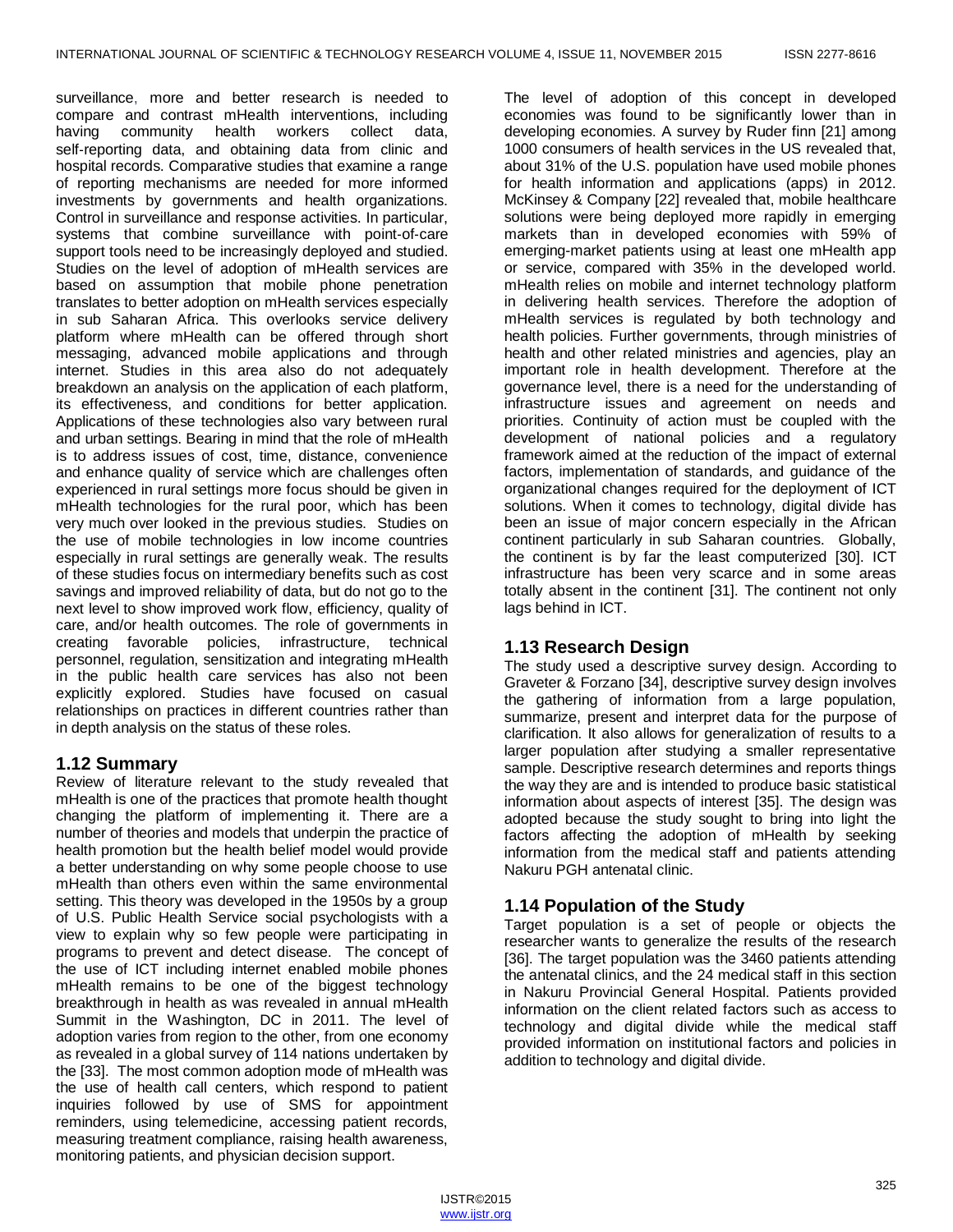| Table 1. Target population |  |  |
|----------------------------|--|--|
|----------------------------|--|--|

| <b>Respondents</b> | <b>Target</b> |  |
|--------------------|---------------|--|
| <b>Patients</b>    | 3460          |  |
| Medical staff      | 24            |  |
| <b>Total</b>       | 3484          |  |

## **1.15 Sampling Frame**

A sampling frame is the source material or device from which a list of all elements within a population that can be sampled is drawn [36]. It's a published list in which, there are a set of directions for identifying a population [37]. Rift Valley Provincial General Hospital Nakuru antenatal clinic receives on average 3460 patients per month and is served by 24 medical staff including doctors, nurses, pharmacists and laboratory technicians. The sampling frame therefore was 3484 respondents comprising of 3460 patients and 24 staff of antenatal clinics in Rift Valley Provincial General Hospital Nakuru.

#### **1.16 Sample and Sampling Technique**

Lavrakas [38] describes a sample in a survey research context as a subset of elements drawn from a larger population. Kothari [39] describe a sample as a collection of units chosen from the universe to represent it. Gerstman [40] stated that a sample is needed because a study that is insufficiently precise or lacks the power to answer research questions is a waste of time and money. A study that collects too much data is also wasteful. A proper sample size is one that is required to draw conclusions for the entire population from the respondents. The study sample constituted two independent samples for the: medical staff and patients. Due to the variations in the population sizes, sample size was determined independently in each sample. The sample size was determined using the formula [41] as follows.

n= (Nc $v^2$  / ( c $v^2$ + (N-1)  $e^2$  )

Where n= Sample size

N= Population

 $C_v$ = Coefficient of variation (take 0.5)

e= Tolerance at desired level of confidence, take 0.05 at 95% confidence level

To obtain the sample for patients, substitution will be as follows:

n= (3460\*0.5<sup>2)</sup> / 0.5<sup>2</sup>+ (3460-1) 0.05<sup>2</sup> ) n= 97

Therefore, the sample size for patients will be 97 For the medical staff, the study purposively selected all the 24 medical staff to participate in the study due to the small sample size.

|  |  |  |  | Table 2. Sample size |  |  |
|--|--|--|--|----------------------|--|--|
|--|--|--|--|----------------------|--|--|

| <b>Respondents</b> | Target | <b>Sample</b> |
|--------------------|--------|---------------|
| <b>Patients</b>    | 3460   | 97            |
| Medical staff      | 24     | 24            |
| Total              | 3484   | 121           |

The study adopted cluster sampling technique in selecting the patients and medical staff in the two clusters. The sample for patients was done using systematic random sampling technique where every  $36<sup>th</sup>$  client was selected. On the other hand the sample for medical staff was selected using purposive sampling technique.

#### **1.17 Instruments**

The study utilized both primary and secondary data. Secondary data was obtained from document analysis of policy documents by the government and the hospital management that guide the application of mHealth. Two sets of questionnaires were used to solicit information: one from the patients/clients and the other from medical staff. The questionnaire was based on the themes developed from the objectives. Questionnaires offer considerable advantages in the administration. They allow collection of data from a large number of subjects simultaneously and provide for investigation with an ease of accumulation of data [34]. Anonymity in the use of questionnaires helps to produce more candid answers than in an interview.

#### **1.18 Data collection procedure**

The study used self-administered questionnaires to collect data from medical staff, while questionnaires for patients were filled with the assistance of the research assistants. Questionnaires for medical staff were hand delivered to the sampled respondents. Introduction letter was first obtained from the university to obtain a research permit from the National Council of Science and technology. The researcher then liaised with the hospital management to get permission before paying a reconnaissance visit. Questionnaires were then administered to selected respondents. The researcher also assured the respondents of confidentiality of information provided and the handling of findings.

## **1.19 Pilot test**

Validity refers to the extent to which an instrument can measure what it ought to measure. It therefore refers to the extent to which an instrument asks the right questions in terms of accuracy [38]. Validity of research findings was ensured through expert consultations with lecturers from Jomo Kenyatta University of Agriculture and Technology. According to Borg and Gall [37], content validity of an instrument is improved through expert judgment. To enhance reliability of the study findings, piloting of the questionnaires was conducted among selected patients and medical staff in Moi Teaching and referral Hospital in Eldoret. Piloting sample size was selected on a proportion 10% of the study sample size. Cronbach's Coefficient Alpha was then used to compute the reliability of the study instruments. According to Fraenkel & Wallen [42], a reliability coefficient of 0.7 and above implies that the study instruments are reliable therefore this criterion was used to establish the reliability level of the study instruments.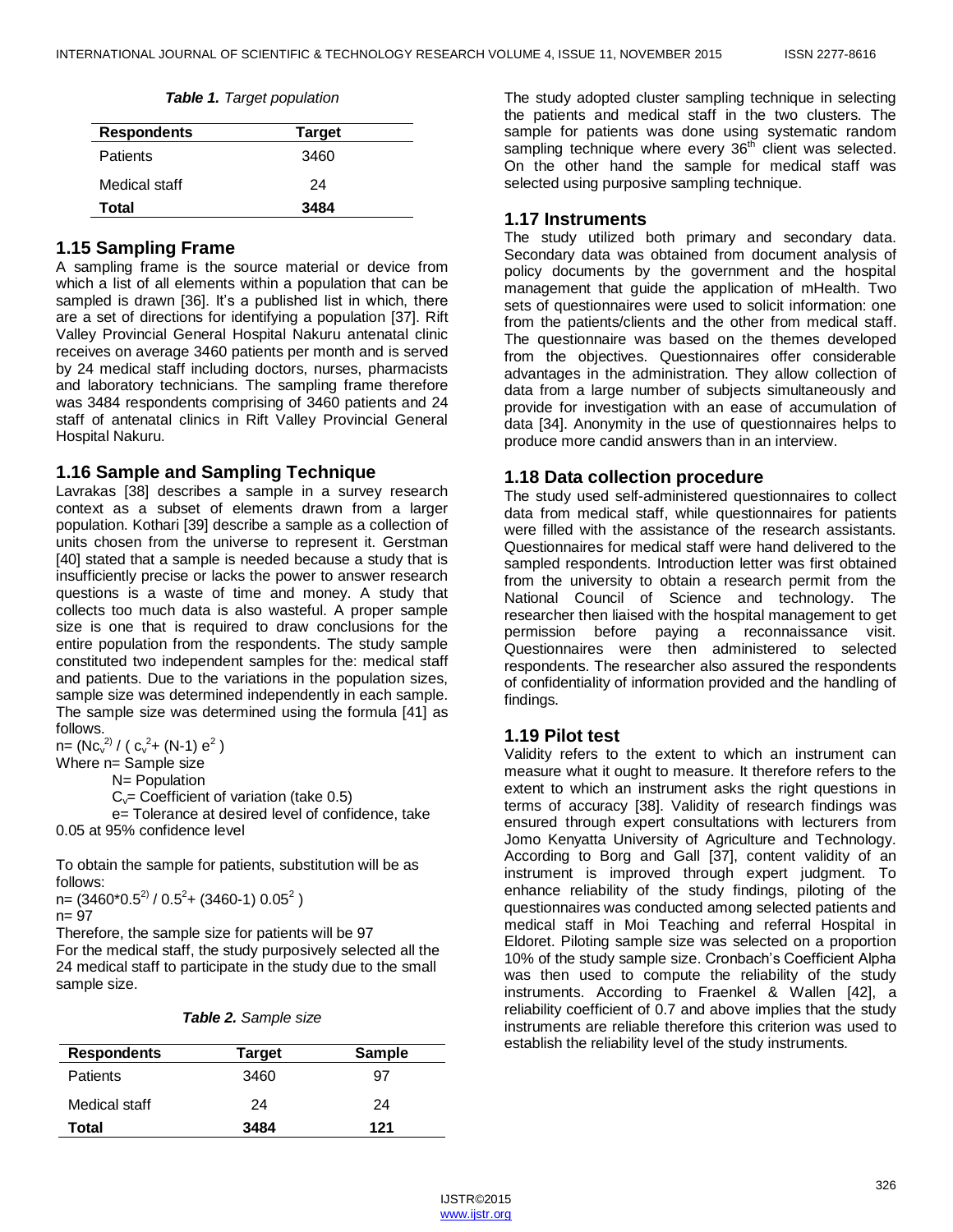# **1.20 Summary of the Findings**

## **1.20.1 Influence of knowledge and awareness on the adoption of mHealth in maternal health care**

Majority of the medical staff respondents agreed as shown by the mean of 4.21 that there was understanding of mHealth among hospital employees. Majority of the medical staff respondents' disagreed that the employees know the advantages of embracing mHealth as shown a mean of 2.87. The medical staff respondents indicated that there wasn't embracing of mHealth by patients in the hospital and the hospital had no programs that enhance mHealth awareness as shown by the means of 1.25 and 2.34 respectively. There were no procedures of implementation of mHealth among hospital employees as shown by the mean of 1.92. Majority 11 (55%) of the medical staff respondents indicated that rate of the level of awareness of mHealth among the staff is very low while a few 3 (15%) indicated to be unsure. The findings on the influence of knowledge on adoption of mHealth indicated that majority 72 (90%) of the patient respondents agreed that knowledge had effect on the adoption while a few 18 (10%) disagreed to the statement.

## **1.20.2 Influence of the government policies on the adoption of mHealth in maternal health care**

The majority of the medical staff respondents indicated that the hospital had no policy to enhance the integration of ICT in health service delivery as indicated by a mean of 4.76. The hospital has no policy to reward best practice in the use of ICT in maternal health care service delivery as indicated by a mean of 4.12 and standard deviation of 0.26. The hospital has not invested in mHealth equipment to facilitate adoption of mHealth in maternal health care as shown by a mean of 4.32. Majority of the medical staff disagreed that the staff from their departments were trained on the usage of ICT in health service delivery as shown by a mean of 4.34.

The hospital did not allocate sufficient budget for the development of mHealth in maternal health care as indicated by a mean of 4.89. The research of the effects of government ICT policies on the application of mHealth indicated that there were no clear policy guidelines exempting taxes on mHealth equipment for hospitals as shown by a mean of 4.12. The medical staff respondents disagreed that the country's ICT policies provided a clear guideline on the integration of ICT in health care service delivery as shown by a mean of 4.33. The respondents disagreed that ICT policies in the country provided awareness on the use of ICT in accessing health services as shown by a mean of 4.57. The mean of 4.76 indicated that there was no promotion of government health policies on the use of mHealth. There was no government policies that guide the implementation of mHealth in the hospital as shown by a mean of 4.94. The government policies didn't promote the use of ICT in health care innovations as shown by a mean of 4.98. The medical staff respondents indicated that the health policies did not facilitate financing of ICT infrastructure in the health care as shown by a mean of 4.67 and the government policies were not open for the public to access health care service through mHealth platform as shown by a mean of 4.12.

## **1.20.3 Access to mobile technology and adoption of mHealth in maternal health care**

Majority of the medical staff rated the computers and computer accessories as being fair while 13 (65%) rated internet connectivity to be poor. Majority 15 (75%) of the medical staff respondents indicated that the telephone connectivity rating to be good. Majority 14 (75%) rated the health information systems to be fair while 13 (65%) rated the decision support system (for enhancing exchange of ideas among medical practitioners) to be poor. Electronic mHealth customer desk was rated to be poor by 16 (75%) respondents while computerization of medical procedures such as diagnosis, and patient monitoring was also rate by 16 (80%) medical staff respondents to be poor. The majority of the medical staff respondents indicated that the hospital had no policy to enhance the integration of ICT in health service delivery as indicated by a mean of 4.76. The hospital has no policy to reward best practice in the use of ICT in maternal health care service delivery as indicated by a mean of 4.12 and standard deviation of 0.26. The hospital has not invested in mHealth equipment to facilitate adoption of mHealth in maternal health care as shown by a mean of 4.32.Majority of the medical staff disagreed that the staff from their departments were trained on the usage of ICT in health service delivery as shown by a mean of 4.34. The hospital did not allocate sufficient budget for the development of mHealth in maternal health care as indicated by a mean of 4.89. The research on the effects of government ICT policies on the application of mHealth indicated that there were no clear policy guidelines exempting taxes on mHealth equipment for hospitals as shown by a mean of 4.12. The medical staff respondents disagreed that the country's ICT policies provided a clear guideline on the integration of ICT in health care service delivery as shown by a mean of 4.33. The respondents disagreed that ICT policies in the country provided awareness on the use of ICT in accessing health services as shown by a mean of 4.57. The mean of 4.76 indicated that there was no promotion of government health policies on the use of mHealth. There were no government policies that guide the implementation of mHealth in the hospital as shown by a mean of 4.94. The government policies didn't promote the use of ICT in health care innovations as shown by a mean of 4.98. The medical staff respondents indicated that the health policies did not facilitate financing of ICT infrastructure in the health care as shown by a mean of 4.67 and the government policies were not open for the public to access health care service through mHealth platform as shown by a mean of 4.12.

## **1.20.4 Effects of ICT infrastructure on the adoption of mHealth in maternal health care**

Majority of patients agreed that the ICT infrastructure influences application of mHealth as shown by a mean of 1.26 and that the patients did not have mobile phones that support mHealth as shown by a mean of 4.92. The patients' respondents also disagreed that the hospitals employees had phones to embrace mHealth and that the internet is distributed well to enhance mHealth as shown by means of 4.38 and 4.42 respectively. The patients disagreed that the hospital had computers to embrace mHealth as shown by a mean of 4.48.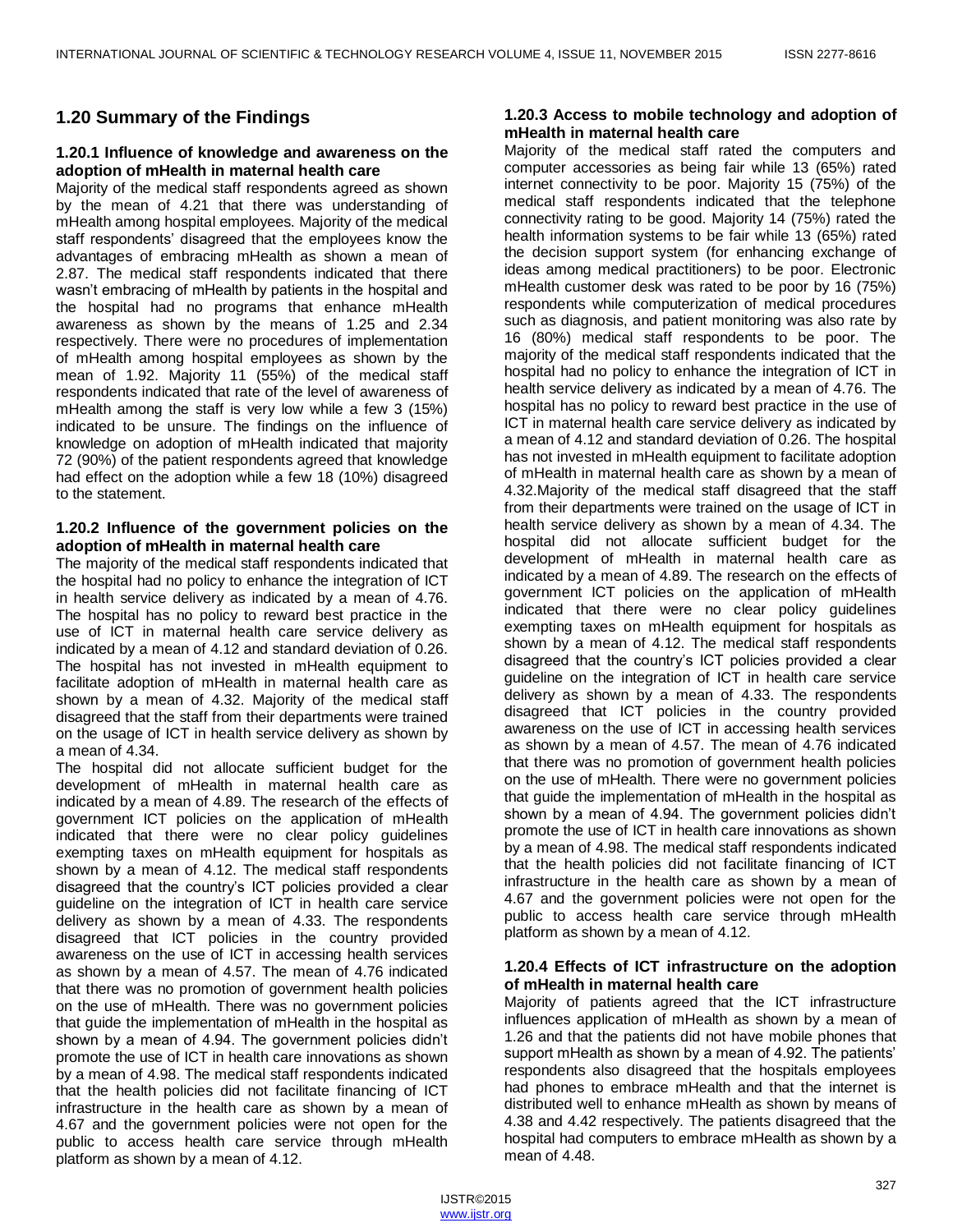#### **1.20.5 Cost aspects affecting the adoption of mHealth in maternal health care**

The study on the Cost aspects affecting the adoption of mHealth in maternal health care. Majority of the medical staff respondents indicated that the expense of mHealth was not affordable by the patients as shown by a mean of 4.81 while majority also disagreed that the expense of mHealth is affordable by the hospital employees as shown by a mean of 4.19. Majority of the respondents disagreed that mHealth maintenance cost is sustainable in the long run as shown by a mean of 4.32 and the mobile technology used in mHealth is affordable as shown by a mean of 4.24. Majority of the medical staff indicated that the mHealth cost can be supported by the hospital income as shown by a mean of 2.76.

#### **1.20.6 Regression Analysis**

Regression was used to obtain an equation which describes the dependent variable in terms of the independent variable based on the regression model.

| Unstandardized<br>Coefficients |                   | Standardized<br>Coefficients |      | Sig. |                   |      |
|--------------------------------|-------------------|------------------------------|------|------|-------------------|------|
| Std. Error<br>в                |                   | Beta                         |      |      |                   |      |
| (Constant)                     |                   | .512                         | .160 |      | 3.2               | .022 |
| Knowledge and<br>awareness     |                   | 1.237                        | 541  |      | $.52 \quad 2.286$ | 0.00 |
| Government policies            |                   | .8593                        | .368 | .40  | 2.335             | 0.02 |
| ICT infrastructure             |                   | 1.281                        | 471  | .411 | 2.720             | 0 01 |
|                                | Mobile technology | 1.271                        |      |      | 457 123 2.781     | 0.04 |
| Cost aspect                    |                   | 1.321                        | .498 |      | .465 2.635        | O 01 |

Dependent variable: Adoption of mHealth Hence the resultant regression model is:

 $CMS = 0.521 + 1.23KA + 0.8593GP + 1.2811IC + 1.271MT + 1.321CA + e$  $X_1$  – KA - Knowledge and awareness,  $X_2$  – GP -Government policies,  $X_3$  – IC - ICT infrastructures,  $X_4$  – MT - Mobile technology and  $X_5 - CA$  - Cost aspects.

Table 17. shows the summary of the regression analysis that seeks to establish the relationship between adoption of mHealth, knowledge and awareness, government policies, mobile technology, ICT infrastructure and cost aspects. Knowledge and awareness was found to be the most significant factor influencing the adoption of mHealth with a p-value of 0.00.

| <b>Table 18. Anova</b> |  |
|------------------------|--|
|------------------------|--|

| Model      | Sum of<br>squares | df | Mean<br>Square |       | Sig  |
|------------|-------------------|----|----------------|-------|------|
| Regression | 58.366            |    | 14.5915        | 2.472 | 0.00 |

| Residual | 37.548     | -79 | 0.4172 |
|----------|------------|-----|--------|
| Total    | 95.9346 80 |     |        |

The F critical at 5% significance level was 2.472. Since F calculated is greater than F critical this shows that the overall model was significant.

*Table 19. Regression Model Summary*

|      | R          | Adjusted | Std.                        | <b>Change Statistics</b> |    |
|------|------------|----------|-----------------------------|--------------------------|----|
| R    | Squar<br>е | Square   | Error of<br>the<br>Estimate | Change                   | df |
| በ 78 | 6084       | .76      | 64593                       | 34.974                   | 79 |

The regression had a correlation coefficient  $(R^2)$  of about 0.6084 and an adjusted  $R^2$  of 0.76. This means that knowledge and awareness, government policies, mobile technology, ICT infrastructure and cost aspects explain 76 percent of the variations in adoption of mHealth. F test is used to test the significance of  $R^2$ , which is the same as testing the significance of the model as a whole with a probability of 0.00 at 5% significance level indicated that the joint contribution of the independent variables was significant in predicting the dependent variable. Knowledge and awareness is positively related to adoption of mHealth and has the most statistically significant coefficient as indicated by a P value of 0.00 which is statistically significant at 5%. This means that knowledge and awareness is a factor affecting adoption of mHealth. There is a positive relationship between adoption of mHealth and the government policies. It had a statistically significant coefficient as indicated by a P value of 0.02 which is statistically significant at 5%. Government policies are therefore contributing towards adoption of mHealth. The ICT infrastructure is positively related to the adoption of mHealth. This is shown by the positive sign of the coefficient. The coefficient of ICT infrastructure is also statistically significant as indicated by a P value of 0.01 which is statistically significant at 5%. On the mobile technology, the study found out that it is important in adoption of mHealth. This is shown by the positive sign of the coefficient. The coefficient is statistically significant as indicated by a P value of 0.04 which is statistically significant at 5%. This means that mobile technology is a factor affecting adoption of mHealth. There was a positive relationship between adoption of mHealth and the cost aspect. It had a statistically significant coefficient as indicated by a P value of 0.01 which is statistically significant at 5%.

## **1.21 Conclusions**

The study concludes that knowledge and awareness influences the adoption of mHealth in maternal health care. There was understanding of mHealth among hospital employees. The employees do not know the advantages of embracing mHealth. There wasn't embracing of mHealth by patients in the hospital and the hospital had no programs that enhance mHealth awareness. There were no procedures of implementation of mHealth among hospital employees. The rate of the level of awareness of mHealth among the staff is very low. It was concluded that there is influence of government policies on the adoption of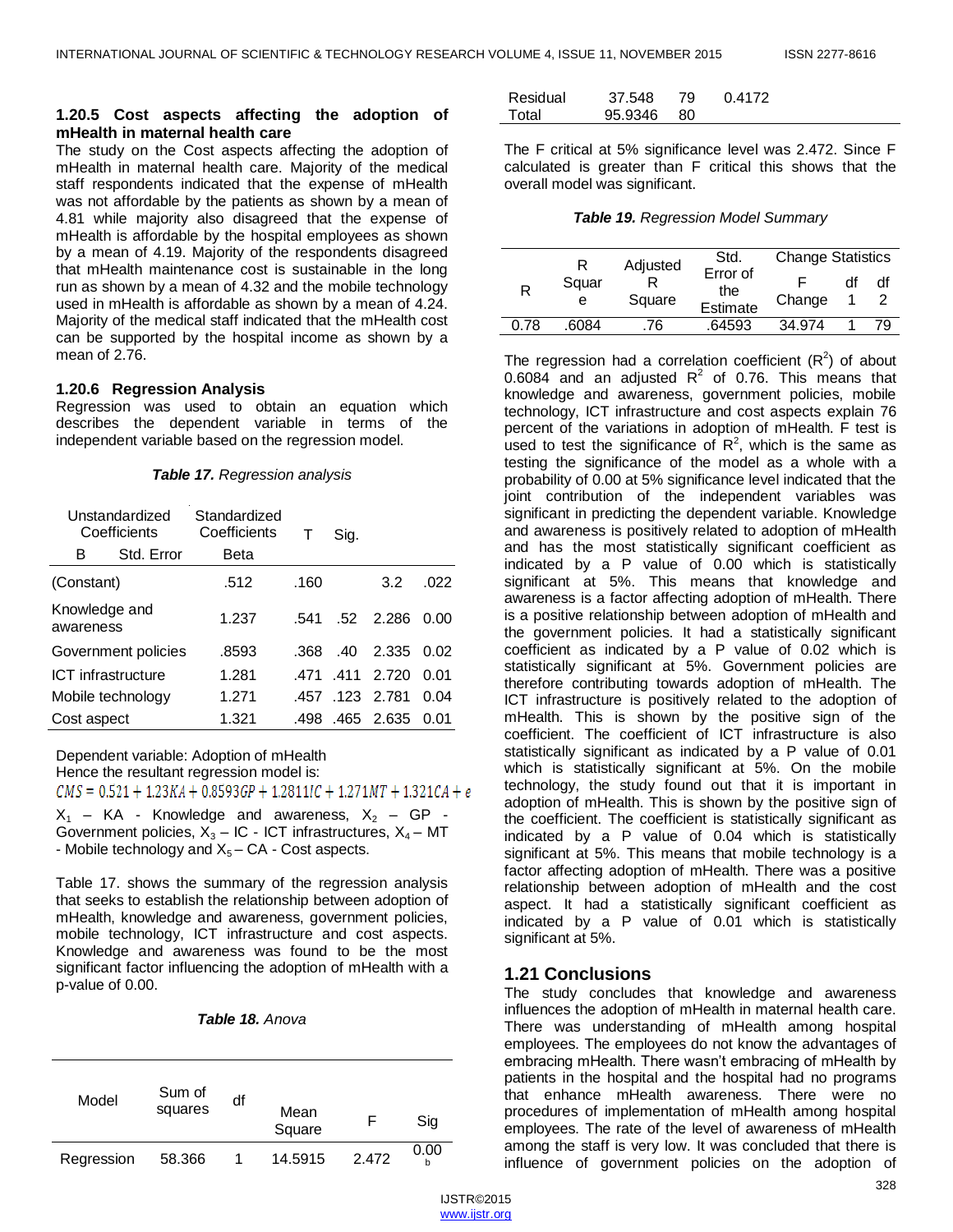mHealth in maternal health care. The hospital had no policy to enhance the integration of ICT in health service delivery. The hospital has no policy to reward best practice in the use of ICT in maternal health care service delivery. The hospital has not invested in mHealth equipment to facilitate adoption of mHealth in maternal health care. The staffs from their departments were untrained on the usage of ICT in health service delivery. The hospital did not allocate sufficient budget for the development of mHealth in maternal health care. There were no clear policy guidelines exempting taxes on mHealth equipment for hospitals. The medical staff respondents disagreed that the country's ICT policies provided a clear guideline on the integration of ICT in health care service delivery. The respondents disagreed that ICT policies in the country provided awareness on the use of ICT in accessing health services. There was no promotion of government health policies on the use of mHeath. There was no government policies that guide the implementation of mHealth in the hospital. The government policies didn't promote the use of ICT in health care innovations. The medical staff respondents indicated that the health policies did not facilitate financing of ICT infrastructure in the health care and the government policies were not open for the public to access health care service through mHealth platform. From the findings on the access to mobile technology and adoption of mHealth in maternal health care, it was concluded that computers and computer accessories are fair while internet connectivity was poor. The telephone connectivity rating was good. The health information systems to be fair while decision support system (for enhancing exchange of ideas among medical practitioners) was poor. Electronic mHealth customer desk was rated to be poor while computerization of medical procedures such as diagnosis, and patient monitoring was also rated to be poor. The hospital had no policy to enhance the integration of ICT in health service delivery. The hospital has no policy to reward best practice in the use of ICT in maternal health care service delivery as indicated. The hospital has not invested in mHealth equipment to facilitate adoption of mHealth in maternal health care. Majority of the medical staff disagreed that the staff from their departments were trained on the usage of ICT in health service delivery. The hospital did not allocate sufficient budget for the development of mHealth in maternal health care. The research on the effects of government ICT policies on the application of mHealth indicated that there were no clear policy guidelines exempting taxes on mHealth equipment for hospitals. The country's ICT policies do not provide a clear guideline on the integration of ICT in health care service delivery. ICT policies in the country do not provide awareness on the use of ICT in accessing health services. There was no promotion of government health policies on the use of mHealth. There were no government policies that guide the implementation of mHealth in the hospital. The government policies didn't promote the use of ICT in health care innovations. The medical staff respondents indicated that the health policies did not facilitate financing of ICT infrastructure in the health and the government policies were not open for the public to access health care service through mHealth platform. It can be concluded that ICT infrastructure influences adoption of mHealth in maternal health care. Patients did not have mobile phones that

support mHealth. The hospitals employees had no phones to embrace mHealth and that the internet is distributed well to enhance mHealth. The hospital had no computers to embrace mHealth. The study concludes that cost aspects affects adoption of mHealth in maternal health care. The expense of mHealth was not affordable by the patients while the expense of mHealth is not affordable by the hospital employees. mHealth maintenance cost is not sustainable in the long run and the mobile technology used in mHealth is not affordable. The mHealth cost cannot be supported by the hospital income.

## **1.22 Recommendations**

The hospital should invest in new technology in order to embrace mHealth that is relevant in the modern world. This can be done by factoring the purchase of the needed technology in the yearly budget allocations. The hospital should consider improving their employees' competence in ICT skills since they are the ones who are going to implement the mHealth. This can be done through seminars and workshops. The hospital should enhance awareness of the benefits of mHealth and its operations on the staff members and the patients. This will enhance its adoption in the operations in the hospital. The hospital should come up with an ICT policy that will guide the employees in the implementation of mHealth in the hospital. This should involve all the relevant stakeholders working in the hospital. The adoption of mHealth will help in improving the hospital services by making them efficient and fast.

## **REFERENCES**

- [1] Qiang, C., Yamamichi, M., Hausman, V., Miller, R., & Altman, D. (2012). Mobile Applications for the Health Sector. World Bank ICT Sector Unit. Washington DC.
- [2] Deloitte (2012). mHealth in an mWorld .How mobile technology is transforming health care. Deloitte Development LLC: Washington, DC.
- [3] Mechael, P.Aab, E.S., Kaonga, N.N. & Ossman, J. (2010). Barriers and Gaps Affecting mHealth in Low and Middle Income Countries: Policy White Paper. New York: Center for Global Health and Economic Development, The Earth Institute, Columbia University.
- [4] Hanauer, D.A., Wentzell, K., & Laffel, N. (2009). Computerized automated reminder diabetes system (CARDS): e-mail and SMS cell phone text messaging reminders to support diabetes management. Diabetes Technol Ther. 2009;11(2):99–106.
- [5] Gallelli, M., Wells, M., Peltonen, A., Groden, P. & Boomers, J. (2010). Technology & Health: Consumers Taking Charge! Enterprise Forum Northwest.
- [6] Kolesnikov-Jessop, S. (2011). Do-it-Yourself Healthcare with Smartphones. New York Times. [http://www.nytimes.com/2011/03/01/technology/01iht](http://www.nytimes.com/2011/03/01/technology/01iht-)srhealth01.
- [7] Istepanian, H., & Lacal. J. (2003). Emerging Mobile Communication Technologies for Health: Some Imperative Notes on MHealth. Proceedings of the 25th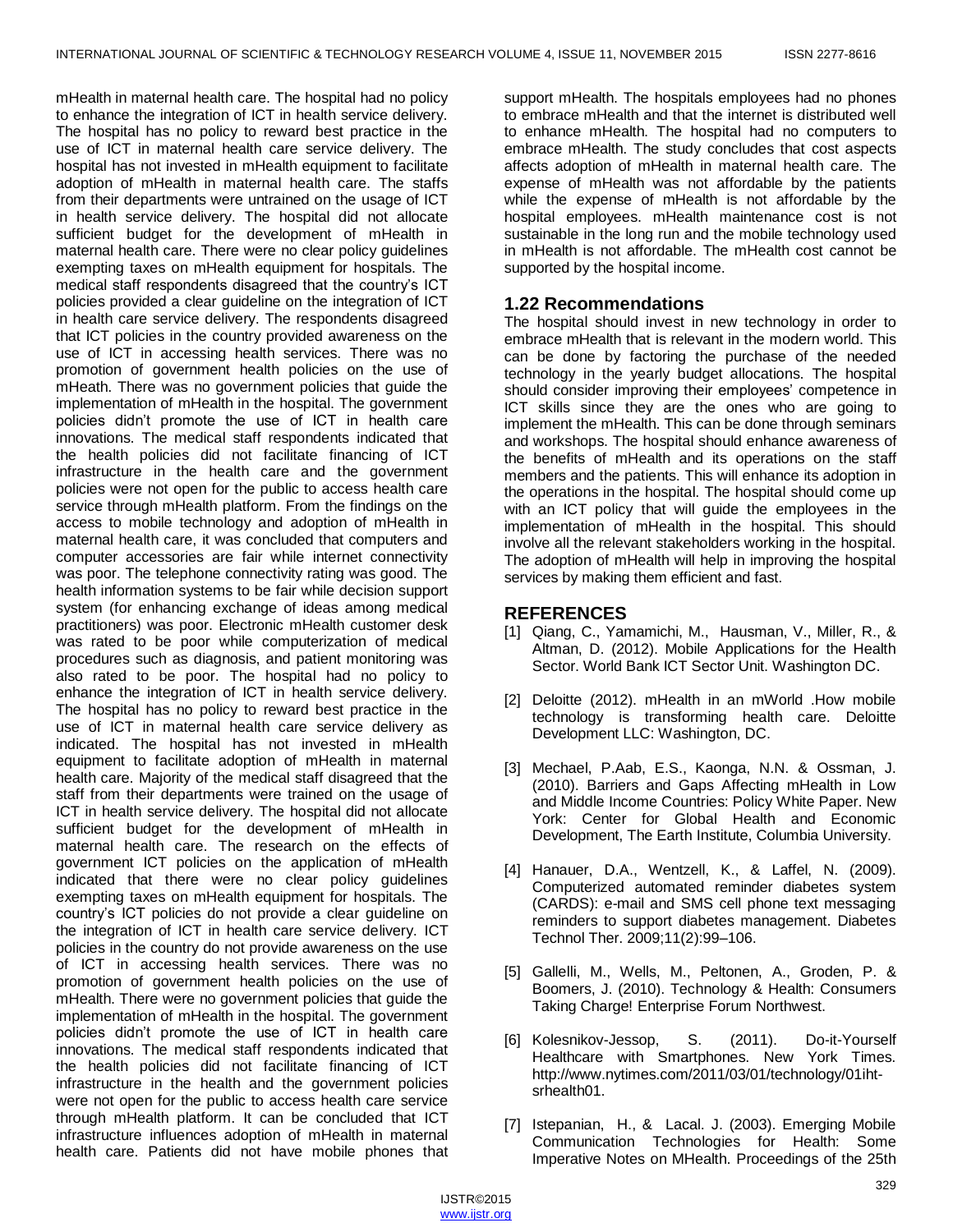Institute of Electrical and Electronics Engineers (IEEE) Annual International Conference: Engineering in Medicine and Biology Society, Cancun Mexico.

- [8] Germann, S. (2012). mHealth: Kenya. World Vision Global Health: Nairobi
- [9] CBS, MOH & ORC Macro (2004). Kenya Demographic and Health Survey, 2003. Calverton, Maryland: Central Bureau of Statistics (Kenya), Ministry of Health (Kenya) and ORC Macro.
- [10] KNBS & ICF Macro. (2010). Kenya Demographic and Health Survey 2008-09. Calverton, Maryland: Kenya.
- [11] Rogers, E. (2003). Diffusion of innovations (5th ed). New York, NY: Free Press.
- [12] De Marez, L., Vyncke, P., Berte, K., Schuurman, D., & De Moor, K. (2008). Adopter segments, adoption determinants and mobile marketing. Journal of Targeting, Measurement & Analysis for Marketing, 16(1), 78-95.
- [13] Bass, F. (1969). A new product growth model for consumer durables, Management Science, 15(5), 215- 227.
- [14] Assael, H. (2005). A demographic and psychographic profile of heavy internet users and users by type of internet usage, Journal of advertising research, 45(1), 93-123.
- [15] Dillon, A.; Morris, M. User acceptance of new information technology: theories and models. Annual Review of Information Science and Technology, Medford (NJ), v.31, p.3-32, 1996.
- [16] VENKATESH, V., DAVIS, F. D. A theoretical extension of the technology acceptance model: four longitudinal field studies. Management Science, Ann Arbor (MI), v.46, n.2, p.186-204, 2000.
- [17] German Foundation for World Population and Institute for Education in Democracy (2011). Health Financing in Kenya: The Case of RH/FP. Nairobi: German Foundation for World Population (DSW).
- [18] KwadwoAsenso, O., & AyalewMekonnen, D. (2012). The Importance of ICTs in the Provision of Information for Improving Agricultural Productivity and Rural Incomes in Africa. UNDP WP 2012-015.
- [19] Hall, B., & Khan, B. (2002). Adoption of New Technology. New Economy Handbook:Berkeley: University of California at Berkeley.
- [20] Boston Consulting Group (2012). The Socio-Economic Impact of Mobile Health.
- [21] West, D. (2012). How Mobile Devices are Transforming Healthcare. Technology Innovation. Vol (18)1-14.
- [22] McKinsey & Company (2010). mHealth: A new vision for healthcare. McKinsey & Company: London.
- [23] Economic Intelligence Unit (2012). Emerging mHealth: Paths for growth. Price Water House Coopers (PWC): London.
- [24] Roberto, J. R. (2008). Compelling issues for adoption of e-health. , eHealth Strategies, USA The Commonwealth Health Ministers Reference Book 2008 Ruder finn (2012) mHealth Report.
- [25] Rogerscarsey, S. (2012). Investing in Infrastructure Through Private Equity. Investment Insight. Segal Advisors, Inc.
- [26] Bornman, E. (2012). The Mobile Phone in Africa: Has It Become a Highway to the Information Society or Not? Contemporary Educational Technology, 2012, 3(4), 278-292.
- [27] Calandro, E. A., Gillwald, M., Moyo, H., & Stork, C. (2010). African Telecommunication Sector performance Review 2009/2010. Towards Evidence-Based ICT Policy and Regulation, Vol. 2. Policy Paper no. 5.
- [28] Gillwald, A. (2010). ICT regulation in Africa The Good, The Bad & Ugly. Communication Technologies Handbook. BMI-TechKnowledge
- [29] National Council for Population and Development (NCPD) [Kenya]. (2000). National population policy for sustainable development. Sessional Paper No. 1. Nairobi: NCPD.
- [30] Jensen, M. (2006). Lowering the costs of international bandwidth in Africa (draft format). [O]. Retrieved on 23 September 2014 from http://rights.apc.org/documents/fibre\_ bandwidth EN.pdf
- [31] Kamalipour, Y.R. (Ed.). (2007). Global communication (2nd ed.). Belmont, CA: Thomson Wadsworth.
- [32] Castells, M. (2000). End of millennium: The information age: Economy, society and culture- Volume II.I (2nd ed.). Oxford: Blackwell.
- [33] World Health Organization (2002). WHO antenatal care randomized trial: manual for the implementation of the new model. WHO document WHO/RHR/01.30. Geneva: WHO.
- [34] Gravetter, I., & Forzano, P. (2003). Research Methods for Behavioral Sciences, Belmont: Wardsworth.
- [35] Mugenda, O. M., & Mugenda, G. D. (2003). Research methods: Quantitative and Qualitative Approach. Nairobi: Acts Press.
- [36] Jwan, J. (2010). Conducting Qualitative Research: Current Trends and Developments: Moi University 5<sup>th</sup> Campus Wide Research Workshop.